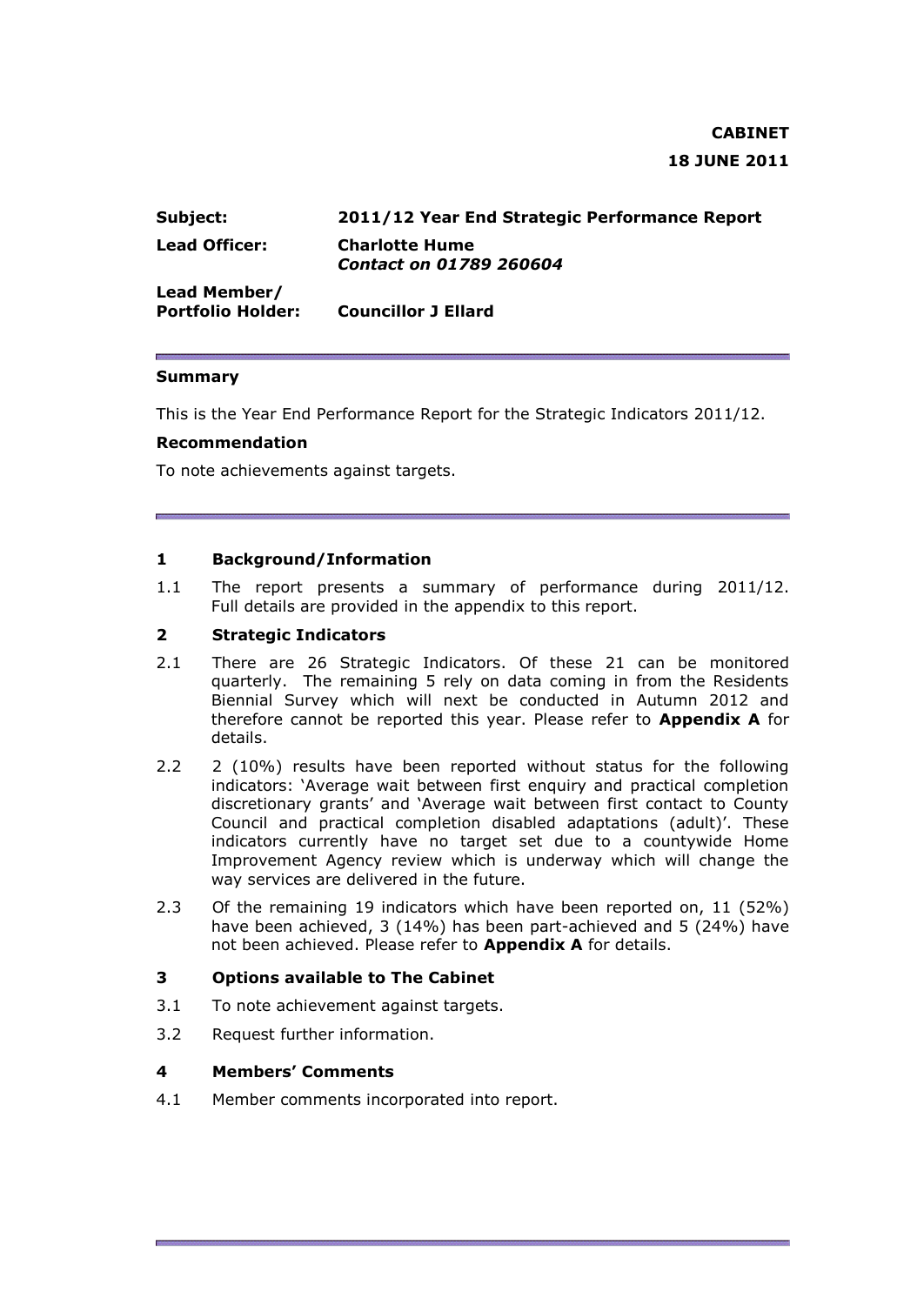# **5 Implications of the proposal**

# 5.1 *Legal/Human Rights Implications*

5.1.1 There are no specific legal or human rights implications.

# 5.2 *Financial*

5.2.1 There are no specific comments.

# 5.3 *Environmental*

5.3.1 There are no environmental implications.

# 5.4 *Corporate Strategy*

5.4.1 This report presents achievement against objectives set out in the Corporate Strategy.

# 5.5 *Equality Impact Assessment*

5.5.1 There are no Equality Impact Assessment implications.

# **7 Risk Assessment**

7.1 Failure to deliver these areas of strategic performance is considered to be high risk and would present a risk to delivering outcomes stated in the Corporate Strategy.

# **8 Conclusion**

8.1 This report shows that the Council has achieved the majority of what it set out to do in its Corporate Strategy in 2011/12.

> Liam Nevin HEAD OF CORPORATE SUPPORT